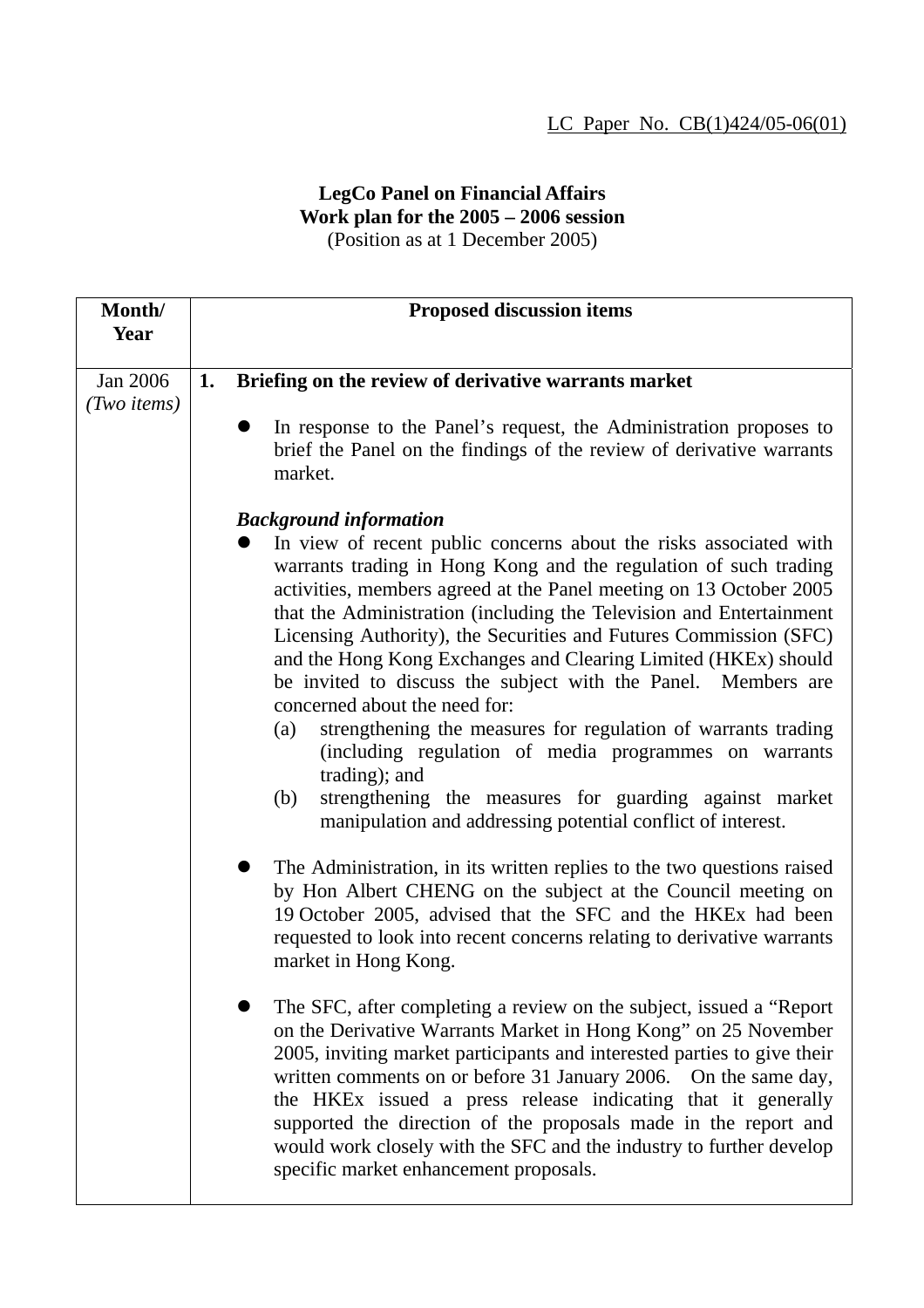| Month/<br>Year |    | <b>Proposed discussion items</b>                                                                                                                                                                                                                                |
|----------------|----|-----------------------------------------------------------------------------------------------------------------------------------------------------------------------------------------------------------------------------------------------------------------|
|                | 2. | Sale and outsourcing of the funding and administration of loans<br>made to students                                                                                                                                                                             |
|                |    | The Administration proposes to brief the Panel on its plan to sell off<br>D<br>the portfolio and outsource the funding and administration of non<br>means-tested student loans to the private sector.                                                           |
|                |    | The proposal is part of the Administration's programme for sale and<br>securitization of government assets. The programme aims at<br>reducing the share of the public sector in the economy and giving<br>more scope for the private sector to develop.         |
| Feb 2006       | 1. | Briefing on the work of the Hong Kong Monetary Authority                                                                                                                                                                                                        |
| (Three items)  |    | The Chief Executive of the Hong Kong Monetary Authority<br>(CE/HKMA) briefs the Panel on the work of HKMA on a regular basis.<br>The briefings are normally held in February, May and November each<br>year.                                                    |
|                | 2. | Briefing on the draft Mandatory Provident Fund Schemes (General)<br>(Amendment) Regulation 2006                                                                                                                                                                 |
|                |    | The Administration proposes to brief the Panel on the draft<br>Mandatory Provident Fund Schemes (General) (Amendment)<br>Regulation 2006, which aims at improving the existing investment<br>regulations.                                                       |
|                |    | The proposed amendment exercise will focus on amending Schedule<br>1 to the Mandatory Provident Fund Schemes (General) Regulation<br>under the Mandatory Provident Fund Schemes Ordinance (Cap. 485,<br>sub. leg. A), which governs investment of scheme funds. |
|                |    | The Administration plans to move a resolution at LegCo in the<br>2005-06 session.                                                                                                                                                                               |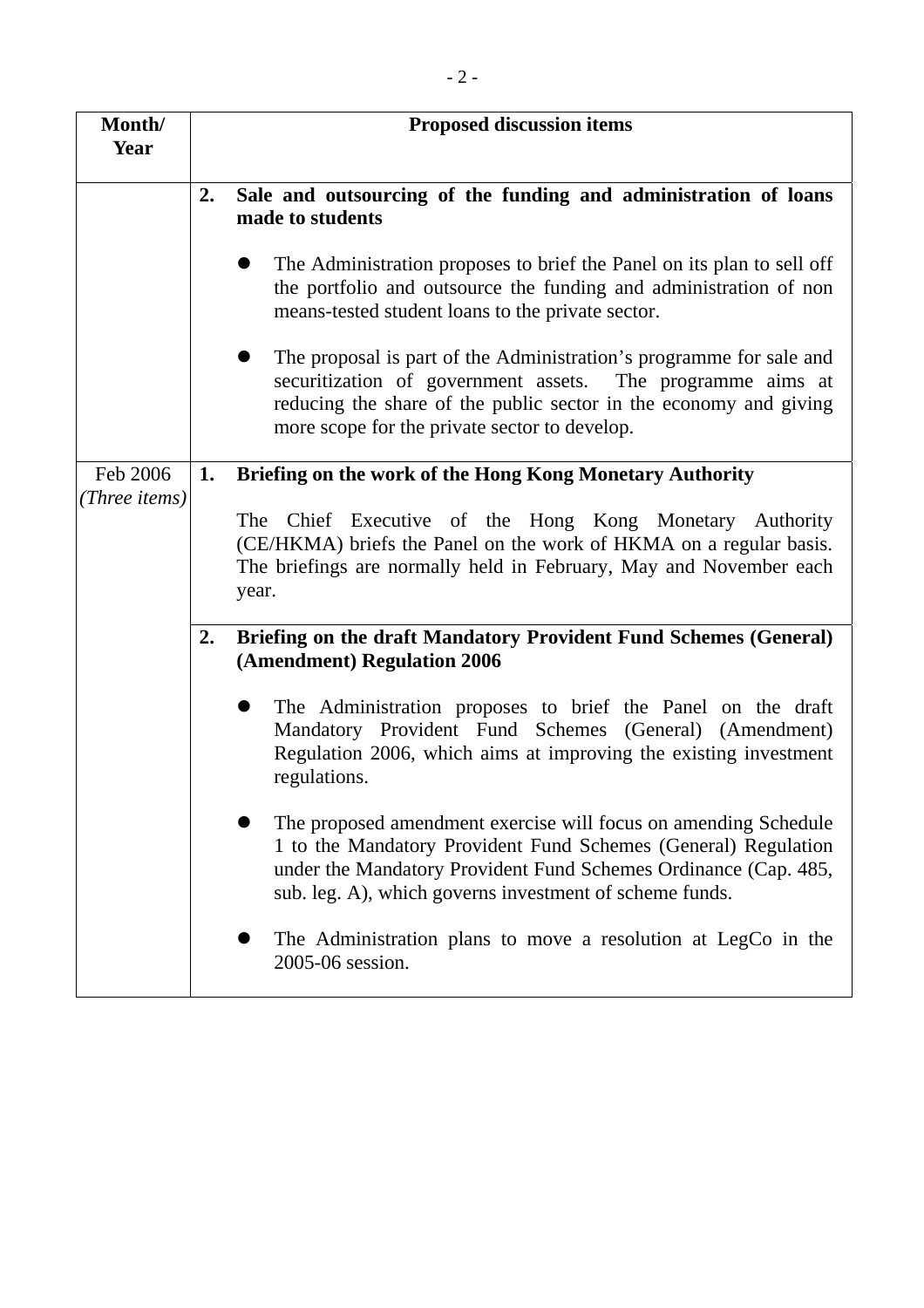| Month/<br>Year                             |    | <b>Proposed discussion items</b>                                                                                                                                                                                                                                                                                                                                                                                                                                                                                                                                                                                                                                                                                                                                                                                                                                            |
|--------------------------------------------|----|-----------------------------------------------------------------------------------------------------------------------------------------------------------------------------------------------------------------------------------------------------------------------------------------------------------------------------------------------------------------------------------------------------------------------------------------------------------------------------------------------------------------------------------------------------------------------------------------------------------------------------------------------------------------------------------------------------------------------------------------------------------------------------------------------------------------------------------------------------------------------------|
|                                            | 3. | Proposal to write off a judgement debt                                                                                                                                                                                                                                                                                                                                                                                                                                                                                                                                                                                                                                                                                                                                                                                                                                      |
|                                            |    | The Administration proposes to further consult the Panel on its<br>proposal to write off a judgement debt.                                                                                                                                                                                                                                                                                                                                                                                                                                                                                                                                                                                                                                                                                                                                                                  |
|                                            |    | The Administration plans to seek the approval of the Finance<br>Committee on the proposal on 7 April 2006.                                                                                                                                                                                                                                                                                                                                                                                                                                                                                                                                                                                                                                                                                                                                                                  |
|                                            |    | <b>Background information</b>                                                                                                                                                                                                                                                                                                                                                                                                                                                                                                                                                                                                                                                                                                                                                                                                                                               |
|                                            |    | At the Panel meeting held on 6 June 2005, members were briefed on<br>the Administration's proposal to write off the judgement debt owed<br>to the Government by an auctioneer hired by the former Government<br>Supplies Department to conduct commercial<br>disposal<br>of<br>unserviceable or obsolete government stores and confiscated goods<br>which was considered irrecoverable. Members expressed concerns<br>about actions taken by the Administration to recover the outstanding<br>payments from the auctioneer and details of the Administration's<br>internal investigation on the case including the disciplinary<br>proceedings taken against the civil servants concerned. It was<br>agreed that the Panel would further discuss the proposal in due<br>course after the Administration had provided the supplementary<br>information requested by members. |
| <b>March 2006</b><br>$(two \text{ items})$ | 1. | The Securities and Futures Commission Budget for the financial<br>year 2006-07                                                                                                                                                                                                                                                                                                                                                                                                                                                                                                                                                                                                                                                                                                                                                                                              |
|                                            |    | It is the normal practice for the SFC to present its annual budget to<br>the Panel for information before seeking the approval of the<br>Financial Secretary (FS) on the budget.                                                                                                                                                                                                                                                                                                                                                                                                                                                                                                                                                                                                                                                                                            |
|                                            | 2. | New structure for listing decision-making                                                                                                                                                                                                                                                                                                                                                                                                                                                                                                                                                                                                                                                                                                                                                                                                                                   |
|                                            |    | In response to the request of the Chairman and Deputy Chairman,<br>the Administration proposes to brief the Panel on the progress of the<br>consultation on a new structure for listing decision-making.<br>The<br>briefing will cover the subject of repeated extension of term limits<br>on Listing Committee.                                                                                                                                                                                                                                                                                                                                                                                                                                                                                                                                                            |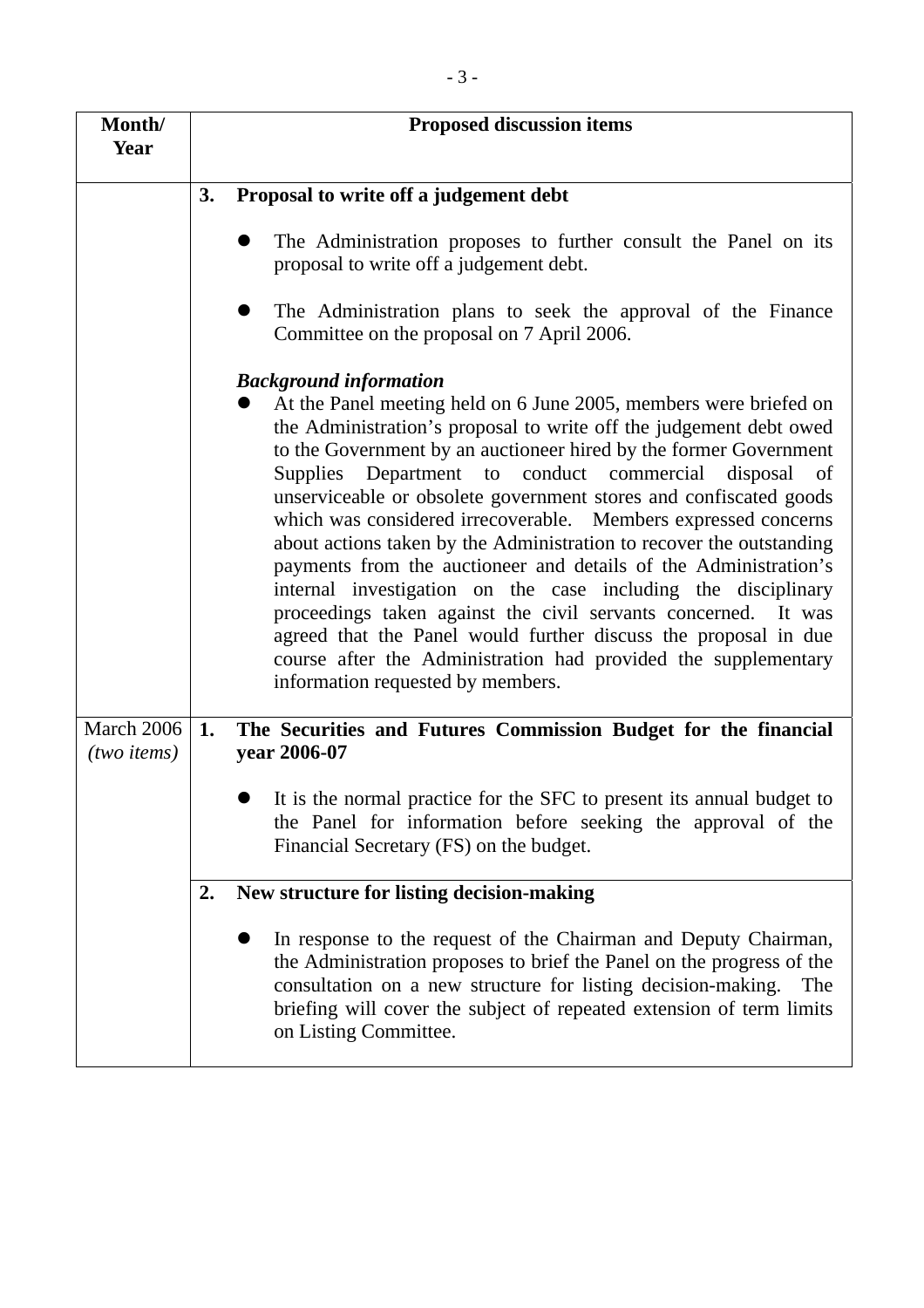| Month/<br>Year | <b>Proposed discussion items</b>                                                                                                                                                                                                                                                                                                                                                                                                                                                                                                                                                                |
|----------------|-------------------------------------------------------------------------------------------------------------------------------------------------------------------------------------------------------------------------------------------------------------------------------------------------------------------------------------------------------------------------------------------------------------------------------------------------------------------------------------------------------------------------------------------------------------------------------------------------|
|                |                                                                                                                                                                                                                                                                                                                                                                                                                                                                                                                                                                                                 |
|                | <b>Background information</b><br>On 3 October 2003, the Administration published a consultation<br>paper to invite public views on the proposals to enhance the<br>regulation of listing.                                                                                                                                                                                                                                                                                                                                                                                                       |
|                | In the consultation conclusions published in March 2004, the<br>Administration invited the SFC and the HKEx to consider how<br>suggestions received during the consultation process, including the<br>composition and operation of the Listing Committee, should be<br>pursued.                                                                                                                                                                                                                                                                                                                 |
|                | In February 2005, the HKEx published a consultation paper on a<br>new structure for listing decision-making. The proposals aimed to<br>put in place a clearer and more efficient administrative framework<br>for decision-making in listing matters, whilst preserving the checks<br>and balances necessary to minimize and manage regulatory risk.<br>The consultation paper made explicit reference to the consultation<br>conclusions published in March 2004 inviting the SFC and the<br>HKEx to consider suggestions concerning the composition and<br>operation of the Listing Committee. |
|                | The HKEx's consultation ended on 22 April 2005. The HKEx<br>expected that the consultation conclusions and the final Listing Rule<br>amendments would be published in late 2005.                                                                                                                                                                                                                                                                                                                                                                                                                |
|                | Having noted a submission from Mr David Webb in May 2005<br>expressing concern on the repeated extension of term limits on<br>Listing Committee, the Chairman and Deputy Chairman of the Panel<br>decided to invite the Administration, the SFC and the HKE <sub>x</sub> to brief<br>the Panel on the consultation conclusions on a new structure for<br>listing decision-making and the related Listing Rule amendments in<br>due course.                                                                                                                                                      |
|                | The Administration replied in September 2005 that the SFC and the<br>HKEx should be ready to brief the Panel on the consultation<br>conclusions and the related Listing Rules amendments in early 2006.                                                                                                                                                                                                                                                                                                                                                                                         |
| April 2006     | (No discussion item proposed for this month)                                                                                                                                                                                                                                                                                                                                                                                                                                                                                                                                                    |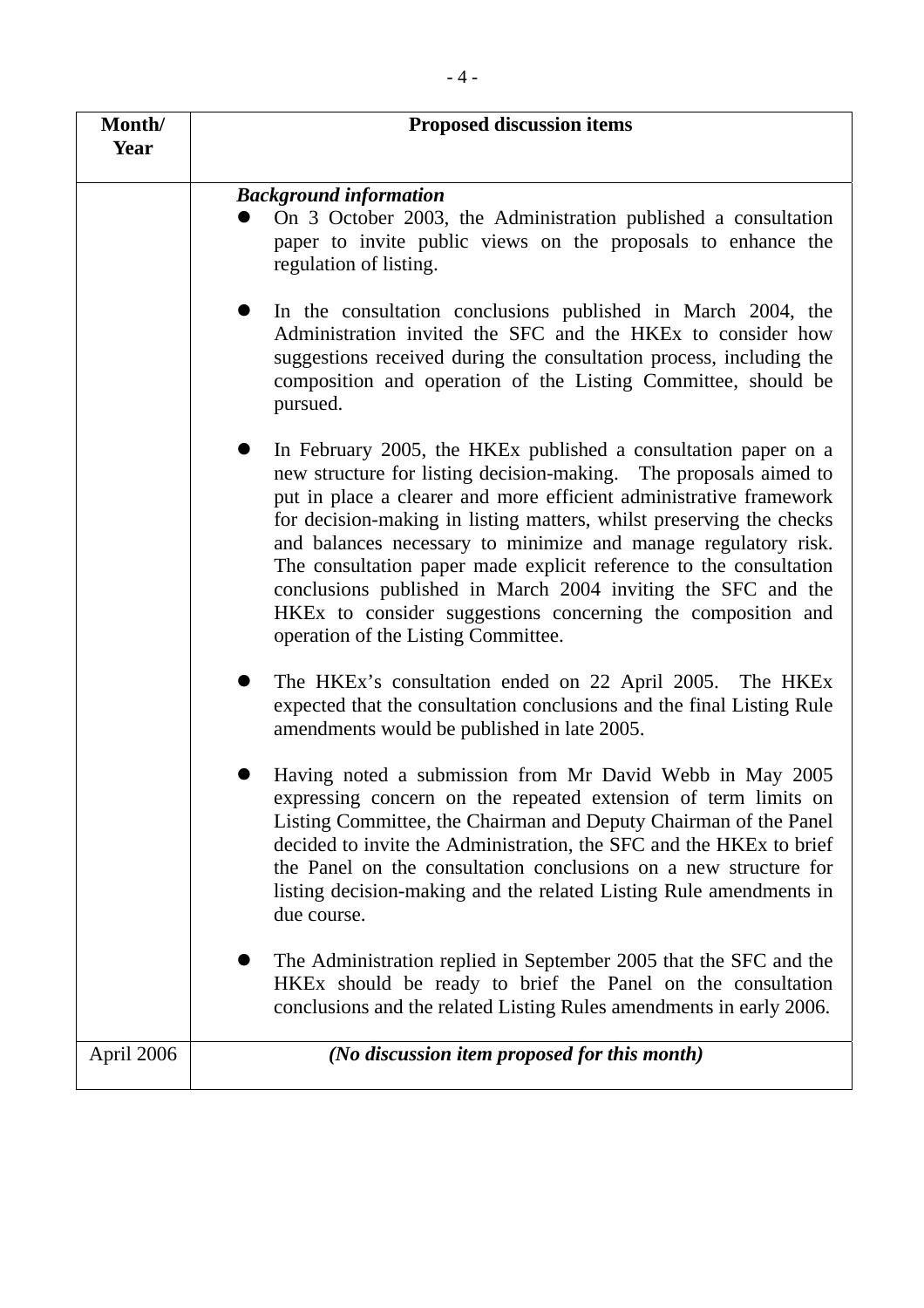| Month/<br>Year                           | <b>Proposed discussion items</b>                                                                                                                                                                                                                                                                                                                                                                                                                                                                                                                                                                                                                                                      |
|------------------------------------------|---------------------------------------------------------------------------------------------------------------------------------------------------------------------------------------------------------------------------------------------------------------------------------------------------------------------------------------------------------------------------------------------------------------------------------------------------------------------------------------------------------------------------------------------------------------------------------------------------------------------------------------------------------------------------------------|
| <b>May 2006</b><br>$(Two \text{ items})$ | Briefing on the work of the Hong Kong Monetary Authority<br>1.<br>The CE/HKMA briefs the Panel on the work of HKMA on a regular<br>basis. The briefings are normally held in February, May and November                                                                                                                                                                                                                                                                                                                                                                                                                                                                               |
|                                          | each year.<br>Briefing by the Hong Kong Monetary Authority on the development<br>2.<br>of capital and disclosure rules to be made under the Banking                                                                                                                                                                                                                                                                                                                                                                                                                                                                                                                                   |
|                                          | (Amendment) Ordinance 2005<br>The HKMA proposes to brief the Panel on the progress of<br>developing the capital and disclosure rules.                                                                                                                                                                                                                                                                                                                                                                                                                                                                                                                                                 |
|                                          | The Administration plans to table the relevant subsidiary legislation<br>before LegCo for negative vetting by mid-2006. The HKMA plans<br>to implement Basel II in Hong Kong from 1 January 2007 to tie in<br>with the Basel Committee on Banking Supervision (BCBS)'s<br>timetable.                                                                                                                                                                                                                                                                                                                                                                                                  |
|                                          | <b>Background information</b><br>The Banking (Amendment) Ordinance 2005 was enacted in July<br>2005 to provide a legal framework for implementation of Basel II in<br>Hong Kong (i.e. the revised capital adequacy regime for authorized<br>institutions (AIs) promulgated by the BCBS in 2004).<br>Among<br>other things, the Amendment Ordinance provides the HKMA with a<br>rule making power to prescribe capital and disclosure rules on the<br>manner of calculating AIs' capital adequacy ratio (CAR) and<br>requirements on public disclosure of AIs' financial affairs including<br>the CAR. These rules are subsidiary legislation subject to negative<br>vetting by LegCo. |